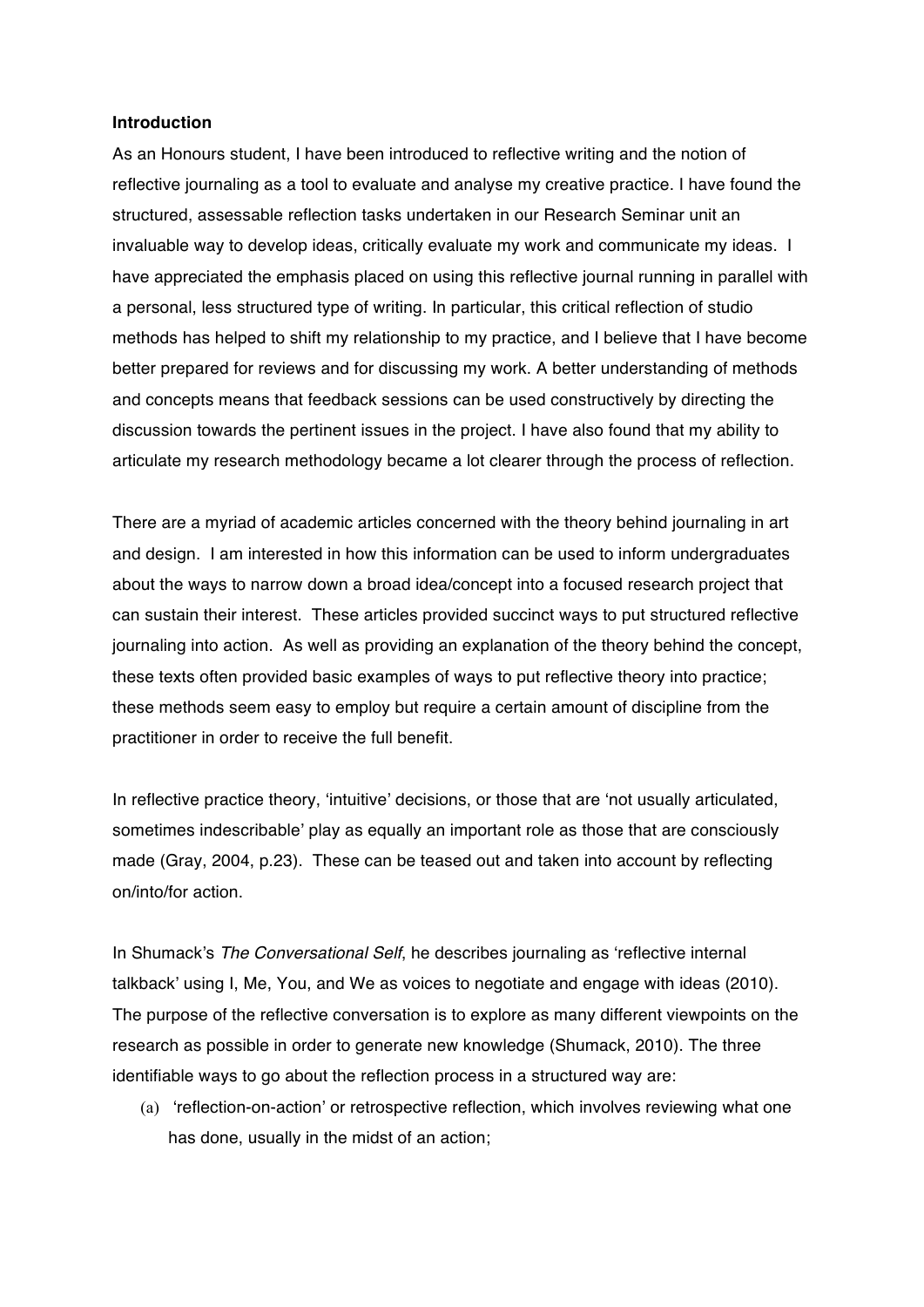- (b) 'reflection-in-action', or re-thinking and reshaping the approach to the project during the action without interrupting it; and
- (c) 'reflection-on-practice' which involves the critique of the general attitudes and ideas relating to the design or art practice in order to discover new avenues for development.

These actions contribute to the development of appropriate studio research methodology to compliment the question or issue the art practitioner is attempting to address.

Additionally, these types of reflections can be employed at any level, as the depth of reflection depends on the art-practitioners' knowledge of what they are looking to achieve through their project. Undergraduates are already encouraged to make and keep a visual diary – some seem to have a propensity for it, but others use it very superficially. I believe that the latter would benefit a great deal from set reflection tasks.

## **Application at the Undergraduate Level**

The introduction of reflection tasks at the undergraduate level, even as early as first year, could help to shift the perception of one's relationship to their art practice by directing it towards students' personal backgrounds as a starting point. I suspect that this structured reflection does not come naturally to some students, therefore the earlier they are trained to work in this technique, the easier it will be to develop a personal relationship with their practice and to find ways to relate the project to a wider cultural context. A greater depth of analysis through reflection of materials and methods, influences, and theoretical concepts will result in a richer, more informed body of work. The question of originality will also be addressed through this reflection process, as innovation will come through experimentation and evaluation of what students choose to make and develop. I believe it would also bridge the gap between the third undergraduate year and Honours, which as it stands, is a huge leap in terms of understanding the theories and concepts behind the project.

As for painters, the constant questioning of materials and methods in relation to the painting process is a crucial subject for reflection. Painting is 'not only a collection of techniques (craft) and design principles (formalism); it is a language with material, technical, formal, and cognitive components.' (McDaniel & Robertson, 1999). Reflection on each these aspects will enable students wishing to further their research into this particular medium to develop meaning through perceptions, thoughts, and feelings about painting.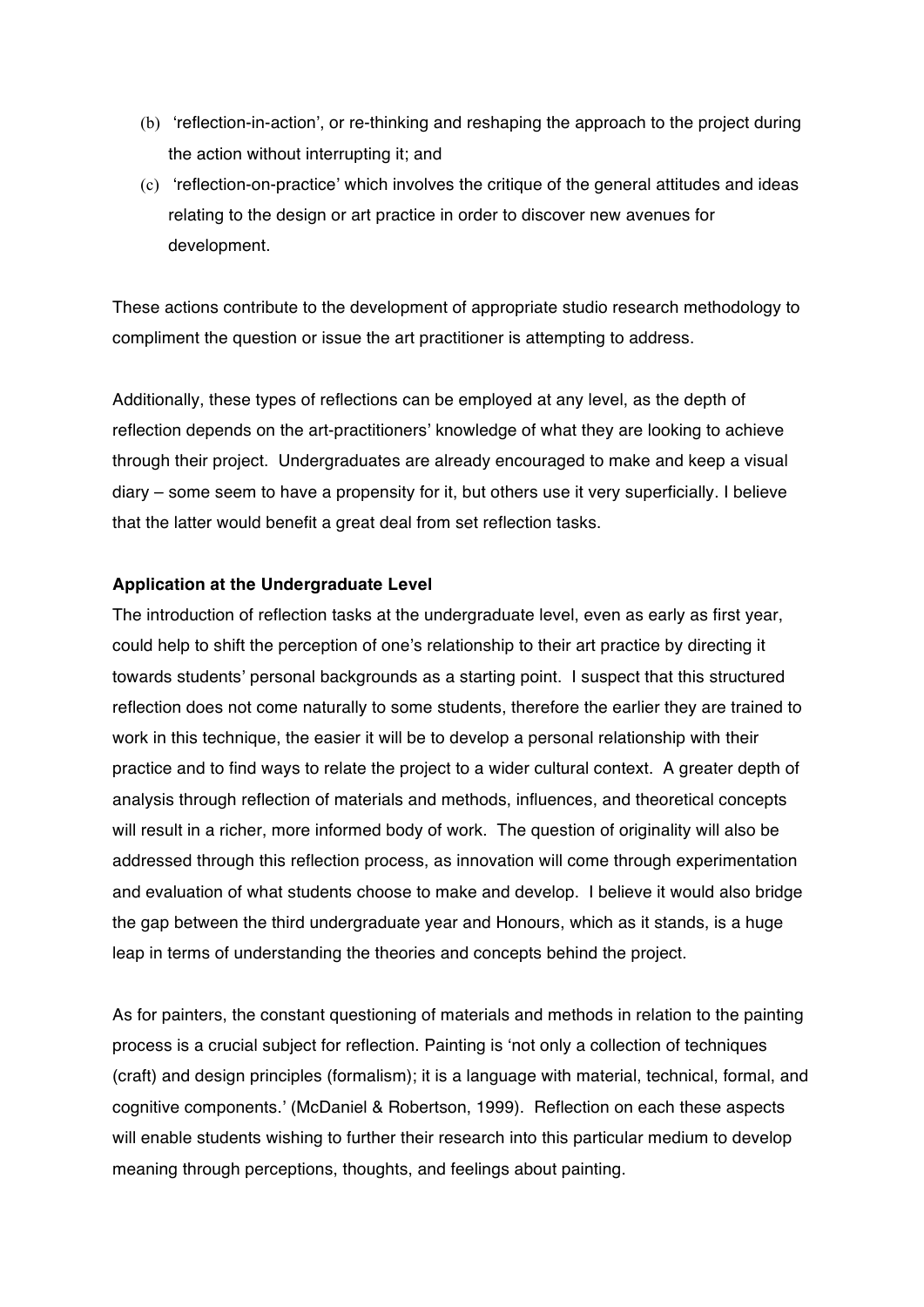The question will inevitably arise over the primacy of paint in the student's art project. This cannot be attempted to be completely resolved without the consideration of every part of the painting process and how these contribute to the research. The role of reflection in painting can also help to address the issue of where it sits in relation to a wider cultural context.

To avoid grouping painting apart from other forms of art making, and to ensure originality and merit, each approach must attempt to address theories and concepts that arise in other creative mediums. The relationship between the material and the concepts must also be reflected upon to ensure that the overall approach matches the outcomes.

Upon reflection of the haptic or intuitive decisions made in painting, a practitioner can begin to recognize the contribution of everything learnt previously regarding methodology. Once this is identified it can be investigated further, for painters this may mean re-evaluating the use of mediums –oil/acrylic/wax/shellac/tempura/enamel etc. as well as what is added – mediums, pigments, drying agents, thickening mediums etc. These decisions can all contribute to the overall approach to the investigation. For example, if your practice is interested in experimentation with materials, you must be aware of what is traditionally available, as well as more unconventional mediums. If the practice has a more refined approach and the concept requires eliminating the many possibilities available with paint for a specific purpose then these should be systematically questioned to be sure that there is not a more effective way of going about the research.

It can be difficult to approach your own work with a critical eye and make decisive shifts in the direction of the project. This is partly due to the lack of emphasis place on structured, systematic reflective journaling in undergraduate art school. This type of reflection addresses the level of integrity and sophistication when approaching a research project. Different levels of critical reflection could be integrated into the undergraduate degree so that they lead up to the skills needed for post-graduate research. For example, less of an emphasis should be placed on first year students narrowing down their research, but rather reflecting on the skills they learnt in each studio area and developing a simple motif or concept to follow throughout the year which holds their personal interest. This field of interest could be narrowed down towards Honours. Therefore, the type of reflection task would ideally be broader in first year, moving to more specific aspects of the work in Honours.